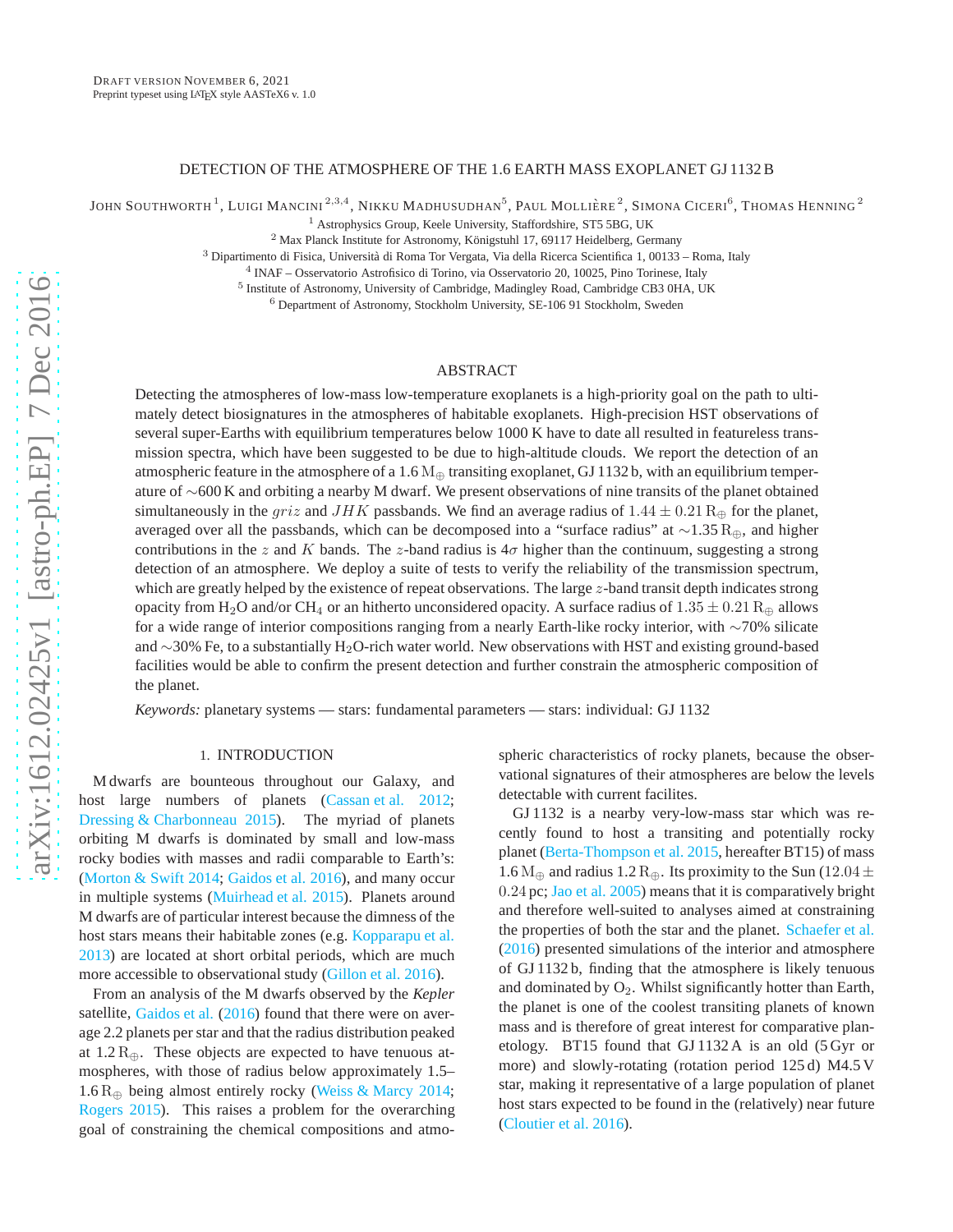<span id="page-1-0"></span>**Table 1**. Dates and number of the observations presented in this work.

| Observing night | Number of observations |                  |     |                  |     |     |     |
|-----------------|------------------------|------------------|-----|------------------|-----|-----|-----|
|                 | g                      | $\boldsymbol{r}$ | i   | $\boldsymbol{z}$ | J   | H   | K   |
| 2016/01/14      | 54                     | 63               | 72  | 69               | 252 | 224 |     |
| 2016/02/14      | 59                     | 59               | 44  |                  |     |     |     |
| 2016/02/24      | 108                    | 104              | 108 |                  |     |     |     |
| 2016/02/27      | 116                    | 121              | 124 | 123              | 372 | 364 | 369 |
| 2016/03/26      | 104                    | 104              | 101 |                  |     |     | 168 |
| 2016/03/29      | 94                     | 96               | 95  | 97               | 385 | 353 | 358 |
| 2016/04/03      | 62                     | 63               | 63  | 60               |     |     |     |
| 2016/04/08      | 94                     | 93               | 94  | 75               | 251 | 251 | 167 |
| 2016/05/17      | 62                     | 64               | 68  | 65               | 280 | 277 | 273 |

In this work we present extensive simultaneous optical and near-infrared photometry of nine transits of the planet GJ 1132 b in front of the star GJ 1132 A. We use these data to redetermine the physical properties of the system, improve the fidelity of its orbital ephemeris, and construct a transmission spectrum of the planet. We then interpret the transmission spectrum using suites of theoretical spectra from two model atmosphere codes. We clearly detect the planetary atmosphere but the data in hand are not able to resolve ambiguities in the relative contributions of different molecules to the atmospheric opacity.

At  $1.6 M_{\oplus}$  GJ 1132 b is by a substantial factor the lowestmass planet with an atmosphere which has been observationally detected. The two other low-mass planets with detected atmospheres are 55 Cnc e [\(Winn et al. 2011\)](#page-12-13), with a mass of  $8.08\pm0.31$  M<sub>⊕</sub> [\(Demory et al. 2016\)](#page-12-14), for which [Tsiaras et al.](#page-12-15) [\(2016](#page-12-15)) found atmospheric features that could most easily be explained by HCN opacity, and GJ 3470 b [\(Bonfils et al.](#page-12-16) [2012\)](#page-12-16), with a mass of  $13.7 \pm 1.6$  M<sub> $\oplus$ </sub> [\(Biddle et al. 2014\)](#page-12-17), which shows an enhanced radius in the blue attributable to Rayleigh absorption [\(Nascimbeni et al. 2013;](#page-12-18) [Biddle et al.](#page-12-17) [2014;](#page-12-17) [Dragomir et al. 2015\)](#page-12-19).

Three other low-mass planets have been subjected to transmission spectroscopy which has failed to reveal atmospheric signatures, most likely due to the presence of clounds in their atmospheres. They are GJ 1214b [\(Charbonneau et al.](#page-12-20) [2009\)](#page-12-20), with a mass of  $6.26 \pm 0.91$  M<sub>⊕</sub> (Anglada-Escudé et al. [2013\)](#page-12-21), for which no atmospheric features have been detected [\(Bean et al. 2010](#page-12-22), [2011;](#page-12-23) [de Mooij et al. 2012;](#page-12-24) [Kreidberg et al. 2014b\)](#page-12-25), HD 97658 b [\(Dragomir et al. 2013\)](#page-12-26), with a mass of  $7.55^{+0.83}_{-0.79}$  M<sub>⊕</sub> [\(Van Grootel et al. 2014](#page-12-27)), for which there was also a non-detection of the atmosphere [\(Knutson et al. 2014b\)](#page-12-28), and GJ 436 b [\(Gillon et al. 2007\)](#page-12-29), with a mass of  $25.4 \pm 2.1$  M<sub>⊕</sub> [\(Lanotte et al. 2014](#page-12-30)), for which [Knutson et al.](#page-12-31) [\(2014a\)](#page-12-31) found no atmospheric features.

#### 2. OBSERVATIONS AND DATA REDUCTION

Extensive observations of GJ 1132 were obtained in service mode using the GROND multi-band imager [\(Greiner et al. 2008\)](#page-12-32) mounted on the MPG 2.2 m telescope at ESO La Silla, Chile. This instrument acquires images simultaneously in four optical and three near-infrared passbands. A total of nine transits were observed, using the telescopedefocussing approach [\(Alonso et al. 2008;](#page-11-0) [Southworth et al.](#page-12-33) [2009\)](#page-12-33) with point spread functions (PSFs) of typically 30 pixels in radius. A tenth transit observation suffered from a large systematic effect during transit, due either to weather or instrumental effects, so was not included in our analysis.

The optical bands have response functions similar to those of the SDSS  $q, r, i$  and  $z$  filters [\(Fukugita et al. 1996\)](#page-12-34). They are equipped with  $2k \times 2k$  CCDs which see (approximately) the same  $5.4' \times 5.4'$  field, with a plate scale of 0.158″ pixel<sup>-1</sup>, and are each read out through two amplifiers. The nearinfrared bands have 1k×1k Rockwell HAWAII-1 detectors with a field of view of  $10' \times 10'$ , which fully encompasses the optical field, at a plate scale of  $0.6''$  pixel<sup>-1</sup>

Several phenomena affected the quality of our optical observations. Firstly, GJ 1132 is observationally difficult for the GROND imager due to its low  $T_{\text{eff}}$  and concomitant large variations in flux level through the optical wavelength region. The requirement for a common exposure time and focus level meant a compromise had to be made between obtaining adequate count rates in the  $q$  band whilst avoiding overexposure in the  $z$  band. Three of the  $z$ -band observing sequences suffered from saturation effects which precluded the extraction of reliable photometry from these images. Secondly, an issue was encountered in the  $r$  and  $z$  bands attributable to electronic noise in the CCD controllers. This caused approximately 0.3% of the pixels on each image to be assigned count rates near the bias level, with the identities of the affected pixels varying at random with each image. When these coincided with the point spread functions (PSFs) of the target or comparison stars they caused a non-astrophysical drop in the number of counts detected from the star, increasing the scatter on the photometry. A non-repeating effect such as this cannot be calibrated out, but a partial mitigation of the effect was achieved by detecting each pixel with anomalously low count rates and replacing its value with the mean level from the adjacent eight pixels. Thirdly, the small field of view of GROND meant that the  $r$ , i and z bands suffered from a lack of decent comparison stars. Photometry was therefore performed against comparison stars which were significantly fainter than GJ 1132 itself. A brief observing log of the nine included transits is given in Table [1.](#page-1-0)

The optical data were reduced using the DEFOT pipeline [\(Southworth et al. 2009,](#page-12-33) [2014\)](#page-12-35), which performs aperture photometry using the APER routine from DAOPHOT [\(Stetson](#page-12-36) [1987\)](#page-12-36) contained in the NASA ASTROLIB library<sup>[1](#page-1-1)</sup>. The aperture positions and sizes were specified manually in order

<span id="page-1-1"></span><sup>1</sup> http://idlastro.gsfc.nasa.gov/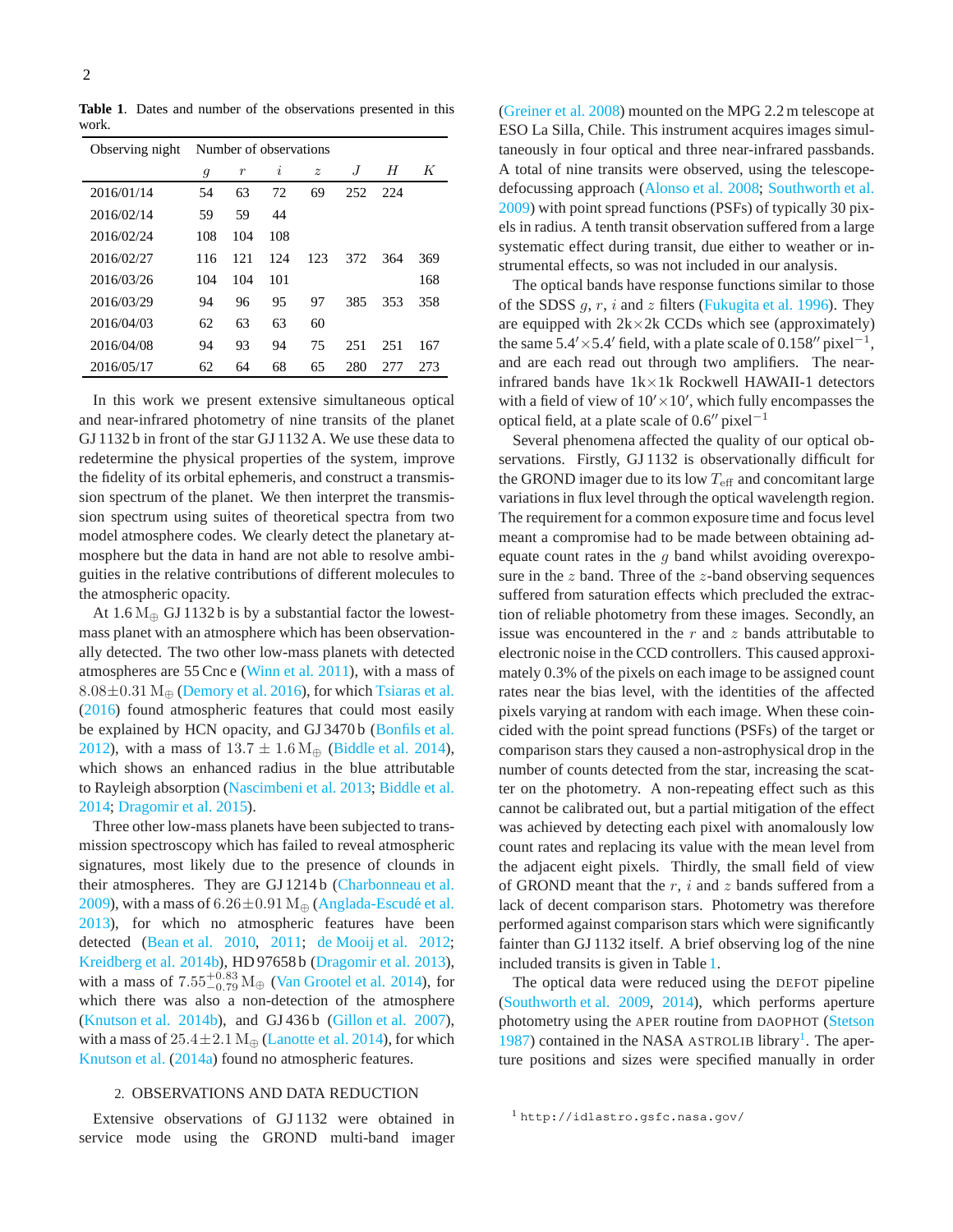

<span id="page-2-0"></span>**Figure 1**. The optical light curves of GJ 1132 obtained using GROND, arranged in rows according to passband and in columns according to date. The filter and date are encoded in the names of the datafile printed at the base of each panel. Each plot covers a total of 0.14 d centred on the time given on the x-axis.

to yield data with the lowest statistical and systematic errors. The science images were not calibrated using bias or flat-field frames as these tended to have little effect on the final light curves beyond a slight increase in the scatter of the datapoints. Differential magnitudes for each light curve were formed versus an optimal ensemble of comparison stars, whilst simultaneously fitting for and removing a quadratic trend of magnitude with time caused primarily by airmass variations. The timestamps were converted into the BJD(TDB) system using routines from [Eastman et al.](#page-12-37) [\(2010](#page-12-37)). As a final step, we rescaled the errorbars for each light curve to obtain a reduced  $\chi^2$  of  $\chi^2_\nu = 1.0$  versus a fitted model (see below). The light curves are shown in Fig. [1](#page-2-0) and will be made available at the  $CDS<sup>2</sup>$  $CDS<sup>2</sup>$  $CDS<sup>2</sup>$ .

The infrared data were reduced using standard IDL rou-tines following the methods outlined by [Chen et al.](#page-12-38) [\(2014\)](#page-12-38). In brief, we constructed a master dark frame and a master flat field by median-combining the individual dark and sky flat field images obtained before the science observations. From each science image we subtracted the master dark frame and divided by the normalised master flat field. We obtained the light curves using aperture photometry routines to extract the flux of target and several comparison stars. We also tried to correct for the odd-even readout pattern present along the X-axis, but found no improvement in the light curve so decided not to include the correction for this effect when obtaining our final light curves. We were able to obtain useful results for five transits in each band (Table [1\)](#page-1-0); the remaining datasets suffered from correlated noise features which were larger than the transit depth.

#### 3. LIGHT CURVE MODELLING

<span id="page-2-2"></span>The optical GROND data were combined into four sets, one for each of the  $g, r, i$  and  $z$  passbands, and then each was modelled using the JKTEBOP code [\(Southworth 2013](#page-12-39)). We fitted for the orbital inclination  $(i)$ , time of mid-transit  $(T_0)$ , and the sum and ratio of the fractional radii  $(r_A + r_b$  and  $k = \frac{r_b}{r_A}$ ) where the fractional radii are those of the star and planet in units of the orbital semimajor axis  $(r_{A,b} = \frac{R_{A,b}}{a})$ . The orbital period was fixed to the known value (see Section [4\)](#page-3-0) and the orbit was assumed to be circular. A quadratic

<span id="page-2-1"></span><sup>2</sup> http://cdsweb.u-strasbg.fr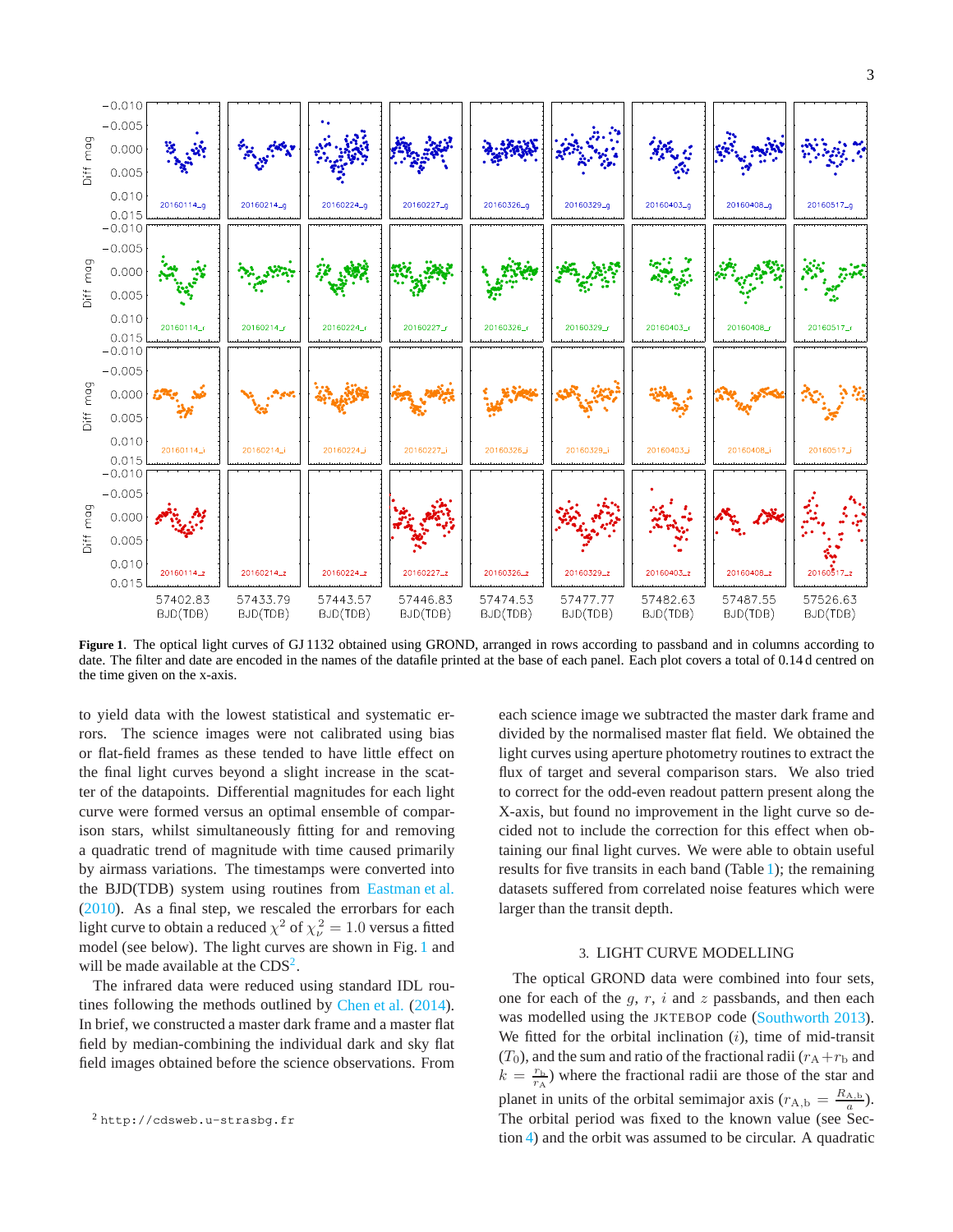**Table 2**. Parameters of the fit to the GROND and PISCO light curves of GJ 1132 from the JKTEBOP analysis).

<span id="page-3-2"></span>

| Source                 | $r_A+r_b$         | $\kappa$            | i(°)         | $r_A$             | $r_{\rm b}$         |
|------------------------|-------------------|---------------------|--------------|-------------------|---------------------|
| GROND $q$ -band        | $0.102 \pm 0.028$ | $0.0535 \pm 0.0060$ | $85.4 + 2.0$ | $0.097 + 0.026$   | $0.0052 \pm 0.0019$ |
| $GROND r$ -band        | $0.066 + 0.019$   | $0.0517 + 0.0040$   | $88.5 + 2.1$ | $0.063 + 0.018$   | $0.0032 + 0.0012$   |
| $GROND$ <i>i</i> -band | $0.070 + 0.014$   | $0.0514 + 0.0023$   | $87.9 + 1.6$ | $0.067 + 0.013$   | $0.0034 + 0.0008$   |
| $GROND z-band$         | $0.106 + 0.028$   | $0.0611 + 0.0061$   | $85.3 + 1.9$ | $0.100 + 0.026$   | $0.0061 + 0.0021$   |
| PISCO $q$ -band        | $0.117 + 0.039$   | $0.0633 \pm 0.0086$ | $84.5 + 2.6$ | $0.110 + 0.036$   | $0.0070 \pm 0.0029$ |
| PISCO $i$ -band        | $0.086 + 0.030$   | $0.0541 + 0.0050$   | $86.6 + 2.4$ | $0.082 \pm 0.028$ | $0.0044 \pm 0.0019$ |
| Final results          | $0.080 \pm 0.009$ | $0.0531 + 0.0017$   | $86.6 + 0.8$ | $0.076 + 0.008$   | $0.0040 \pm 0.0006$ |



<span id="page-3-1"></span>**Figure 2**. Optical light curves of GJ 1132 from this work (GROND) and from PISCO (BT15), compared to the JKTEBOP best fits. The GROND data have been binned by a factor of 5 and plotted versus orbital phase in order to make the plot clearer; all analysis in this work was based on the original data. The residuals of the fits are plotted at the base of the figure, offset from unity. Labels give the source and passband for each dataset. The polynomial baseline functions have been removed from the data before plotting.

function versus time was applied to the magnitude values for each observed transit in order to propagate the uncertainty in this from the light curve generation process.

Limb darkening was incorporated using each of five laws (see [Southworth 2008](#page-12-40)) and with the nonlinear coefficient fixed. Fits were obtained with the linear coefficient either fixed or fitted in order to see how this changed the results. We adopted limb darkening coefficients calculated using the PHOENIX model atmospheres by [Claret](#page-12-41) [\(2004\)](#page-12-41), and linearly interpolated the coefficients to the stellar temperature of  $T_{\text{eff}} = 3270 \pm 140 \,\text{K}$  (BT15).

An additional complication arises due to the presence of the faint nearby star USNO B1.0 0428-0265237 [\(Monet et al.](#page-12-42) [2003\)](#page-12-42), which was separated from GJ 1132 by approximately 6.5′′ at the times of our observations. A small fraction of the flux from this star leaked into the aperture used to measure the counts of GJ 1132. From a simple PSF model we measured the amount of contamination as  $1.2 \pm 0.3\%$  in the q-band,  $0.5 \pm 0.2\%$  in r,  $0.3 \pm 0.1\%$  in i and  $0.2 \pm 0.1\%$  in z, where the errorbars are very conservative. This effect was included as 'third light' in the JKTEBOP model following the approach in [Southworth](#page-12-43) [\(2010\)](#page-12-43).

The best fits are plotted in Fig. [2](#page-3-1) in the case of fixed limb darkening coefficients. We also modelled the two best light curves of GJ 1132 from BT15, which are the  $q$ - and i-band data from the PISCO imager. Their appearance in Fig. [2](#page-3-1) differs from that in BT15, leading us to investigate the discrepancy. We checked for correlation with the instrumental parameters supplied with the flux measurements (airmass, xposition, y-position, PSF width and sky background level), finding linear Pearson correlation coefficients less than 0.13 in all cases. We therefore conclude that the difference in appearance is because BT15 binned their data into 1.5 min intervals before plotting it.

Table [2](#page-3-2) gives the best-fitting photometric parameters for each light curve, together with the weighted mean value for each parameter. Error estimates for the photometric parameters were obtained using Monte Carlo [\(Southworth et al.](#page-12-44) [2004\)](#page-12-44) and residual-permutation simulations [\(Southworth](#page-12-40) [2008\)](#page-12-40), and the larger value retained in each case. These were then inflated to account for any variation between the solutions adopting the five different limb darkening laws. Finally, the weighted mean values agree well for all parameters, indicating that the errorbars are robust. We have chosen to adopt the solutions with all limb darkening coefficients fixed, but the alternative solutions with one fitted coefficient agree to well within the uncertainties.

#### 4. ORBITAL EPHEMERIS

<span id="page-3-0"></span>Many of our light curves have a relatively high scatter compared to the transit depth. We therefore combined all four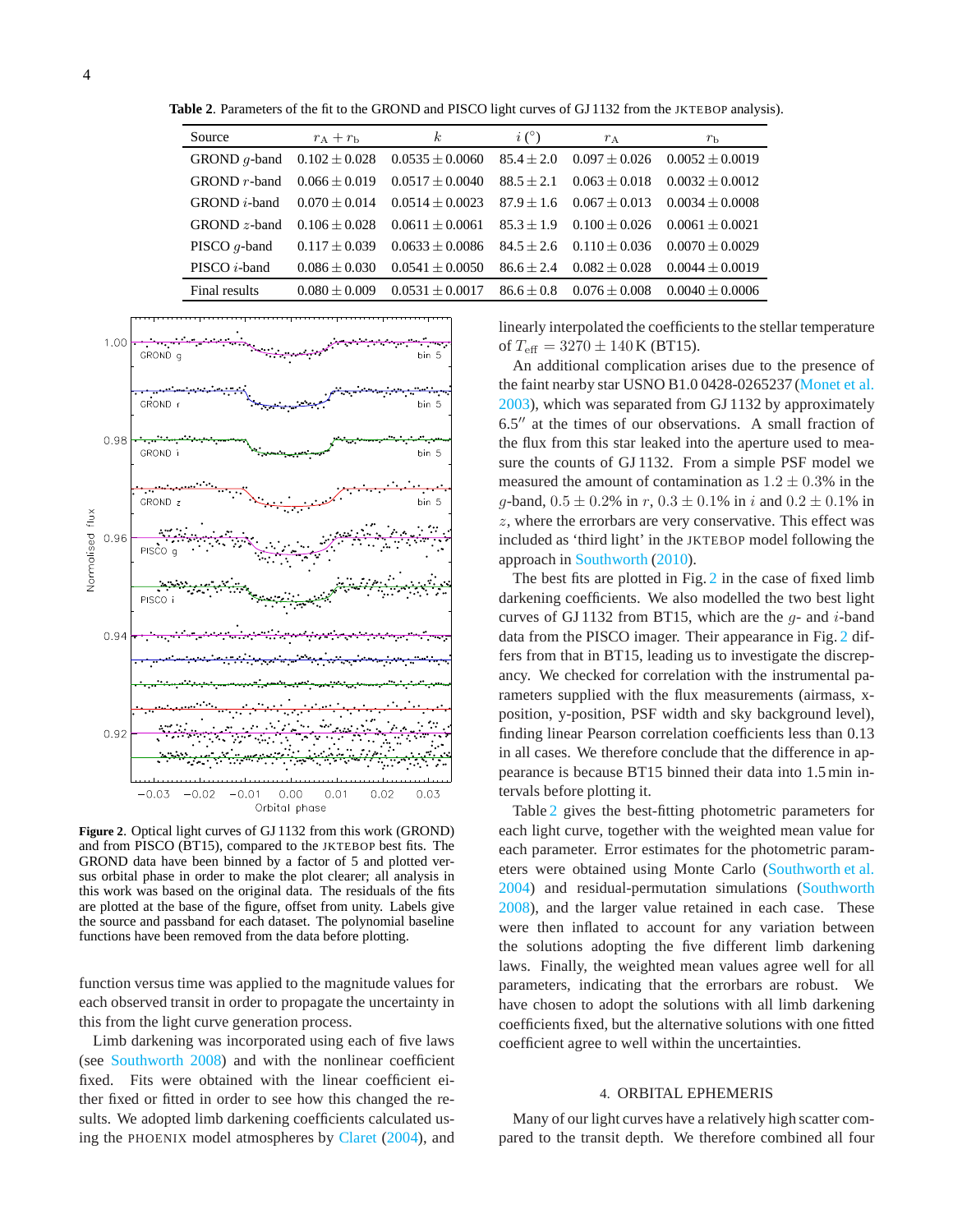**Table 3**. Times of mid-transit from the data presented in this work.

<span id="page-4-0"></span>

| Epoch | Transit time (BJD/TDB)      |
|-------|-----------------------------|
| 0.0   | $2457184.55786 + 0.00032$   |
| 134.0 | $2457402.83351 + 0.00026$   |
| 153.0 | $2457433.78361 + 0.00024$   |
| 159.0 | $2457443.55662 + 0.00039$   |
| 161.0 | $2457446.81540 + 0.00028$   |
| 178.0 | $2457474.50661 + 0.00030$   |
| 180.0 | $2457477.76559 + 0.00043$   |
| 183.0 | $2457482.65244 + 0.00046$   |
| 186.0 | $2457487.53908 + 0.00031$   |
| 210.0 | $2457526.63273 \pm 0.00030$ |

light curves of each individual transit into a single dataset and fitted them with JKTEBOP whilst fixing the sum of the radii  $(r_A + r_b)$  to the best fit from Table [2.](#page-3-2) This yielded nine measured times of mid-transit, which are given in Table [3.](#page-4-0)

We augmented these timing measurements with the reference time of mid-transit given by BT15 from a global analysis of their photometric data  $(2457184.55786 \pm 0.00032)$ . The timings were then fit with a straight line to yield the linear ephemeris:

 $T_0 = \text{BJD}(\text{TDB})$  2457184.55753(36) + 1.6289296(22) $\times E$ 

where the fit has  $\chi^2_{\nu} = 1.49$  and the uncertainties (given in brackets and relative to the preceding digit) have been increased to account for this. The scatter around the best fit gives no indication of deviations from a linear ephemeris, so we do not find any evidence for transit timing variations.

# 5. PHYSICAL PROPERTIES OF GJ 1132

<span id="page-4-2"></span>The physical properties of the GJ 1132 system were established by BT15 using the following steps. Firstly, the measured trigonometric parallax (BT15, [Jao et al. 2005\)](#page-12-10) and 2MASS  $JHK$  magnitudes were used to determine the  $K$ band absolute mangitude of the star, from which its mass was found via the calibration by [Delfosse et al.](#page-12-45) [\(2000\)](#page-12-45). Secondly, an empirical mass–density calibration [\(Hartman et al.](#page-12-46) [2015\)](#page-12-46) was used to find the density and thus radius of the star. Thirdly, the transit light curves were fitted with the stellar density constrained to the value found in step 2, which is equivalent to constraining  $r_A$ .

We are in a position to modify this approach to rely less on general empirical calibrations and more on data obtained for GJ 1132 itself. We adopted the stellar mass of  $0.181 \pm 0.019$  M<sub> $\odot$ </sub> from BT15, and used this along with the photometric parameters measured in Sec. [3](#page-2-2) to determine the physical properties of the system using standard equations (e.g. [Hilditch 2001](#page-12-47)). The uncertainties were propagated by a Monte Carlo approach. The outcome of this process is summarised in Table [4.](#page-5-0) It can be seen that we find a rather lower density for the star – measured directly from the light curves



<span id="page-4-1"></span>**Figure 3**. NIR light curves of GJ 1132 compared to the JKTEBOP best fits. The data have been binned by a factor of 5 and plotted versus orbital phase in order to make the plot clearer. Labels give the source and passband for each dataset. The polynomial baseline functions have been removed from the data before plotting. The residuals of the fits are plotted at the base of the figure, offset from unity.

whereas BT15 obtained their value from a calibration of stellar properties – which results in increased radii for both star and planet. The measured density of GJ 1132 b has decreased by a factor of two (1.4 $\sigma$ ), which has a significant impact on the likely properties of this body.

#### 6. TRANSMISSION SPECTRUM OF GJ 1132 B

The main aim of the current work is to explore if constraints on the atmospheric composition of GJ 1132 b can be obtained using multi-band photometry. We therefore sought to determine the radius of the planet in each of the passbands for which we possess a light curve. It is important to remove sources of uncertainty common to all passbands, so that the significance of any *relative* variations between passbands can be assessed.

Following the approach of [Southworth et al.](#page-12-48) [\(2012\)](#page-12-48), we modelled the nine available light curves (GROND griz, GROND JHK and PISCO  $gi$ ) with  $r_A$ , i and the orbital period fixed to the final values determined above. We included as fitted parameters  $r<sub>b</sub>$ , the reference time of midtransit, and the quadratic function of magnitude versus time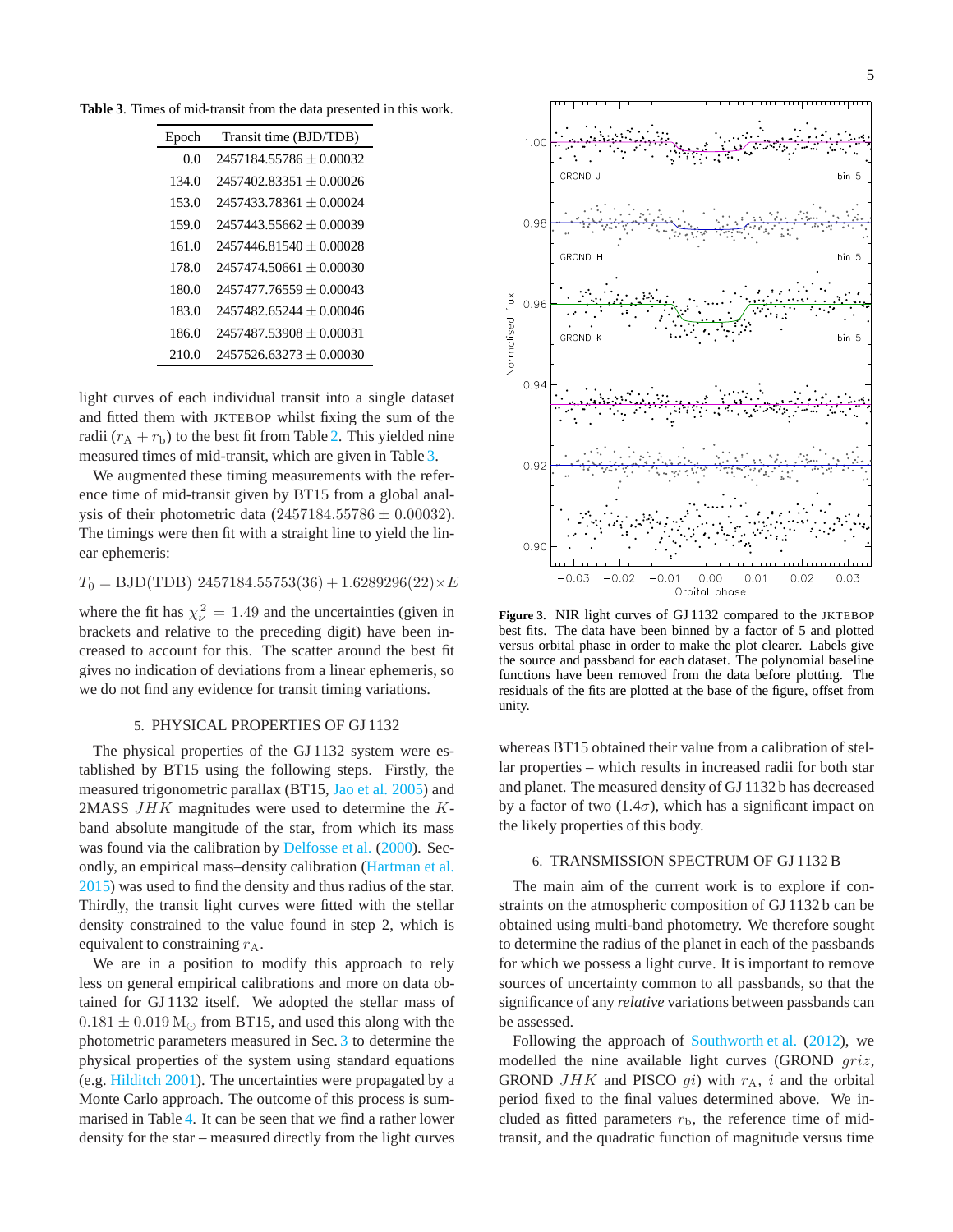<span id="page-5-0"></span>**Table 4**. Derived physical properties of GJ 1132 from the current work. The values found by BT15 are included for comparison.

| <b>Ouantity</b>         | Symbol           | Unit                 | This work             | <b>BT15</b>       |
|-------------------------|------------------|----------------------|-----------------------|-------------------|
| Stellar mass            | $M_{\rm A}$      | $M_{\odot}$          | $0.181 \pm 0.019$     | $0.181 \pm 0.019$ |
| Stellar radius          | $R_{\rm A}$      | $R_{\odot}$          | $0.250 + 0.030$       | $0.207 \pm 0.016$ |
| Stellar surface gravity | $\log g_A$       | cgs                  | $4.90 + 0.10$         |                   |
| Stellar density         | $\rho_A$         | $\rho_{\odot}$       | $11.5^{+5.2}_{-3.2}$  | $21.0 \pm 4.3$    |
| Planet mass             | $M_{\rm h}$      | $M_{\oplus}$         | $1.63 \pm 0.54$       | $1.62 \pm 0.55$   |
| Planet radius           | $R_{\rm b}$      | $R_{\oplus}$         | $1.44 + 0.21$         | $1.16 + 0.11$     |
| Planet surface gravity  | $q_{\rm b}$      | $\mathrm{m\,s}^{-2}$ | $7.7^{+3.5}_{-4.1}$   | $11.7 + 4.3$      |
| Planet density          | $\rho_{\rm b}$   | $\rm g\,cm^{-3}$     | $3.0^{+2.2}_{-1.3}$   | $6.0 + 2.5$       |
| Equilibrium temperature | $T'_{\rm eq}$    | K                    | $637 + 46$            | $579 + 15$        |
| Orbital semimajor axis  | $\boldsymbol{a}$ | au                   | $0.01533 \pm 0.00053$ |                   |

<span id="page-5-1"></span>**Table 5**. Values of  $r<sub>b</sub>$  for each of the six light curves. The errorbars in this table exclude all common sources of uncertainty so should only be used to interpret relative differences in  $r<sub>b</sub>$ . To convert  $r<sub>b</sub>$ to  $R<sub>b</sub>$  we multiplied by 23455.0, the orbital semimajor axis in units of  $R_{\oplus}$ . The central wavelengths and full widths at half maximum transmission are given for the GROND filters.

| Passband       | Central         | Band full  | $r_{\rm b}$         |
|----------------|-----------------|------------|---------------------|
|                | wavelength (nm) | width (nm) |                     |
| GROND $q$      | 477             | 138        | $0.00373 + 0.00012$ |
| GROND $r$      | 623             | 138        | $0.00387 + 0.00009$ |
| GROND i        | 763             | 154        | $0.00374 + 0.00006$ |
| GROND $z$      | 913             | 137        | $0.00437 + 0.00014$ |
| PISCO $q$      |                 |            | $0.00421 + 0.00010$ |
| PISCO i        |                 |            | $0.00385 + 0.00007$ |
| <b>GROND</b> J | 1230            | 410        | $0.00367 + 0.00032$ |
| $G$ ROND $H$   | 1645            | 420        | $0.00314 + 0.00038$ |
| GROND $K$      | 2165            | 570        | $0.00499 + 0.00048$ |

for each transit. We adopted quadratic limb darkening with the linear coefficient fitted and the nonlinear coefficient fixed to the values used above. Third light was included for the optical bands and constrained as in Section [3.](#page-2-2) For the  $JHK$ bands we neglected third light, as it is negligible at infrared wavelengths, but iteratively clipped points lying more than  $3\sigma$  from the best fit in order to remove scattered data which was biasing the fitting process. The light curves and best fits are shown in Fig. [3.](#page-4-1)

For each light curve we determined the best-fitting  $r<sub>b</sub>$ , and obtained its uncertainty via Monte Carlo simulations. The results of this process are given in Table [5](#page-5-1) along with details of the passbands used, and shown in Fig. [4.](#page-5-2) For the purposes of visualising our results we assumed that the PISCO pass-bands correspond to those from [Fukugita et al.](#page-12-34) [\(1996](#page-12-34)). It can be seen that the  $g, r$  and  $i$  passbands agree well, except for a discrepancy between our own  $g$ -band results and those from the PISCO g-band data from BT15. We suggest that our  $r<sub>b</sub>$ value is more reliable as it is based on observations of nine transits whereas the PISCO data cover only one transit so may harbour some undetected red noise. It is also apparent



<span id="page-5-2"></span>**Figure 4**. Transmission spectrum of GJ 1132 b: the measured planetary radius  $(R<sub>b</sub>)$  as a function of the central wavelength of the passbands used. The passband names are give at the top of the plot. The horizontal lines indicate the FWHM of the passband used and the vertical lines show the relative errorbars in the  $R<sub>b</sub>$  measurements.

that the radius of the planet in  $z$  is significantly larger than that in the other passbands, the discrepancy being a maximum of 4.1 $\sigma$  versus our *i*-band value of  $r_{\rm b}$ .

# 6.1. *Testing the robustness of the results*

The optical transmission spectrum is the most important result of the current work, so we have deployed a suite of tests to probe the reliability of the radius values and errorbars found for each passband. These have been applied to the optical bands only, as it is here that the measurements are most precise and extensive, and because the optical bands are the most affected by issues such as limb darkening and contaminating light.

#### 6.1.1. *Sensitivity to individual transit observations*

A cursory inspection of Fig. [1](#page-2-0) reveals that the transit depth in each passband may vary between different transits. The most obvious indicators are an unusually shallow transit in g on 2016/03/26 and an apparently very deep transit in  $z$  on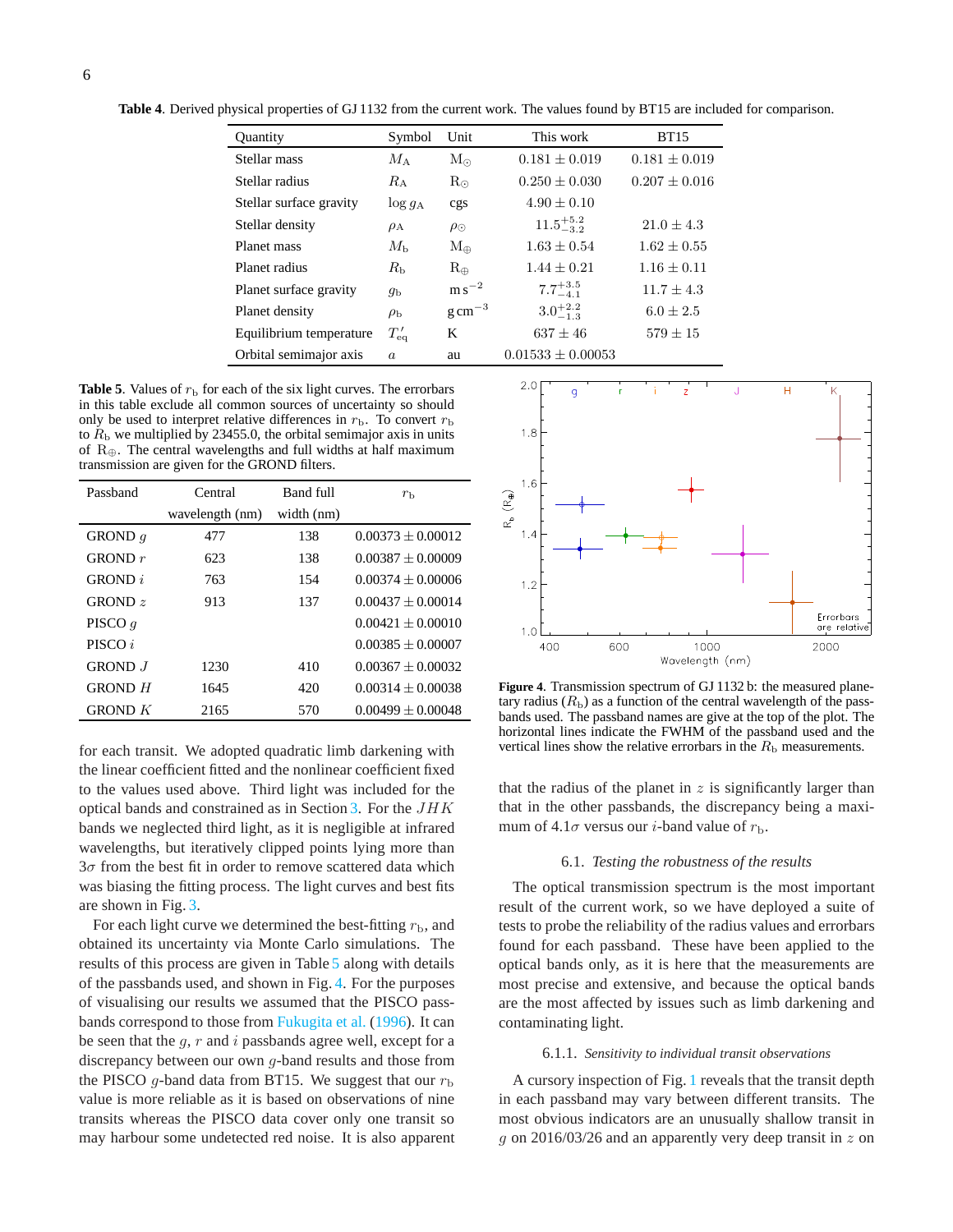

<span id="page-6-0"></span>**Figure 5**. Results of testing the measurements of the planetary radius  $(R<sub>b</sub>)$  in the GROND *griz* passbands. The vertical lines show the relative errorbars in the  $R<sub>b</sub>$  measurements. This figure shows the different measurements of  $R<sub>b</sub>$  obtained whilst performing several tests on the robustness of the results. The results from the various tests are offset in wavelength for clarity.

2016/05/17. This possibility can be probed by determining a set of solutions in each passband, each one based on the full dataset but for one transit omitted. We performed this analysis for the GROND data and plot the results in Fig. [5.](#page-6-0) The PISCO data were not considered: they are unsuitable for this analysis because they cover only one transit.

We found that the planetary radius measurements were not significantly affected by the omission of individual transit datasets: all results exist within the  $1\sigma$  errorbars found for our default solution. We conclude that our results are robust against the omission of individual light curves. This is a particularly powerful test in the current case, because of the large number of datasets obtained in each band, and makes us confident in the reliability of both the measured values and errorbars of the optical transmission spectrum.

# 6.1.2. *Treatment of limb darkening*

Our default approach to obtaining the transmission spectrum was to model limb darkening using the quadratic law, with the linear coefficient included as a parameter of the fit and the nonlinear coefficient fixed to a value interpolated from theoretical predictions by [Claret](#page-12-41) [\(2004\)](#page-12-41). This causes a dependence on theoretical model atmospheres, which is an important consideration for a planet host star as cool as GJ 1132 A. We therefore calculated the planetary radius measurements in the GROND and PISCO bands using an alternate approach: fixing both limb darkening coefficients.

Fig. [5](#page-6-0) shows the effect on the results for the GROND bands; the PISCO bands show a similar effect. We find that fixing both limb darkening coefficients causes the solution to move to higher planetary radius. Whilst the effect is similar for all four bands, it affects  $r$  and  $i$  more than  $g$  and  $z$ . It therefore modifies the transmission spectrum at the  $1-2\sigma$ 

level, in particular the slope seen through the optical wavelength region. As the q and z bands are relatively unaffected, LD cannot explain the anomalously large radius we find in the  $z$  band. However, we conclude that observed transmission spectra can be significantly affected by the treatment of limb darkening and urge future studies to check for this possibility in all cases.

#### 6.1.3. *Effect of contaminating light*

Our default solution includes a third-light contribution from a nearby star. This phenomenon can have a significant effect on the transmission spectrum when the spectral energy distribution of the target and contaminant differ (Southworth  $& Evans\ 2016$ ), as is the case here. We tested the importance of this effect by calculating solutions for the GROND data whilst neglecting the third-light contribution.

Once again, the results are represented in Fig. [5](#page-6-0) and show that the contamination from the nearby star has a negligible effect on the results. The effect is  $0.12\sigma$  for the g band and smaller for the other bands. The PISCO data will be similarly (un)affected. We conclude that our transmission spectrum measurements are robust against an amount of contaminationg light significantly in excess of that currently known for GJ 1132.

# 6.1.4. *Temporal variability*

We modelled the light curves from all passbands but for each transit individually, in order to check for the presence of temporal variability in the planet. To deal with the complication of having z-band data available for only a subset of the transits, we obtained results for the  $g, r$  and i bands together, and also for all four optical bands when possible.

Our results are shown in Fig. [6.](#page-7-0) We find several outliers on this plot, and these are generally associated with an increased scatter in the transit light curves. There is no overall trend in measured planet radius during our observations. Outliers such as those seen in Fig. [6](#page-7-0) could arise from dark spots on the surface of the star, although this is unlikely in the current case

#### 6.1.5. *Stellar activity*

Low-mass stars frequently show dark starspots, which are capable of modifying the transit depth. Starspots occulted by the planet will make the transit shallower, and unocculted starspots will make it deeper (e.g. [Ballerini et al. 2012](#page-12-50); [Tregloan-Reed et al. 2013;](#page-12-51) [Oshagh et al. 2013\)](#page-12-52). GJ 1132 A is a relatively old star so will not show strong activity, but the fact that a rotation period has been observed (125 d, BT15) means that it does show *some* starspots. However, there is evidence that many M dwarfs show a large number of small spots [\(Jackson & Jeffries 2012](#page-12-53), [2013\)](#page-12-54), which would greatly reduce the effect of spot activity because the occulted part of the stellar surface would be very similar to the unocculted areas. This is consistent with the lack of starspot features seen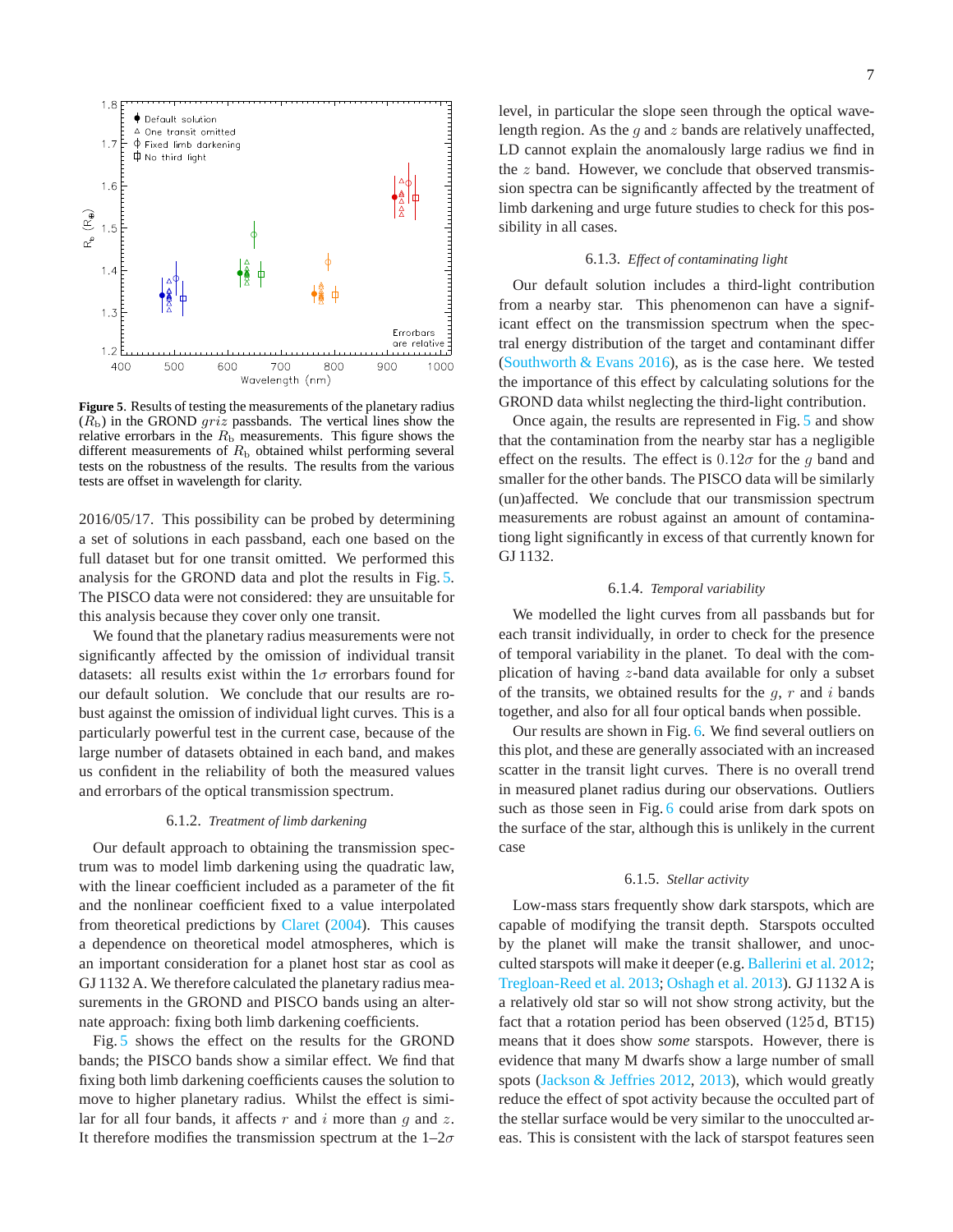8



<span id="page-7-0"></span>Figure 6. Planetary radius measurements from individual transits. The upper panel shows results for fitting the g, r and i-band data together. The lower panel includes also the z-band data, which are available for six of the nine transits. The errorbars include only those contributions specific to individual transits, and do not include sources of uncertainty common to all transits. The dotted line shows the overall measured value of  $R_{\rm b} = 1.44$  R<sub>⊕</sub> found in Section [5.](#page-4-2)

in transits of planets in front of M dwarfs (e.g. [Mancini et al.](#page-12-55) [2014;](#page-12-55) [Awiphan et al. 2016\)](#page-12-56).

The very small radius of GJ 1132 b to that of GJ 1132 A means that unocculted starspots would be the dominant contributor to transit depth variations for this system. Because starspots are cooler than the rest of the stellar surface, unocculted spots would have a wavelength-dependent effect on the transit depth. They would cause transits to become gradually deeper as one observed at bluer wavelengths. This does not provide an explanation for the current case, where the zband radius is significantly larger than the gri-band points. For completeness, we note that unocculted plage could have the opposite effect (see also [Oshagh et al. 2014\)](#page-12-57), but this has never been observed. It would also require the plage to have a very clumpy distribution, which is not the situation observed for the Sun, and would not cause an abrupt change in transit depth as see in the z-band.

Finally, we note that our observations of GJ 1132 were distributed over 124 d, and therefore fortuitously sample the 125 d rotation period of GJ 1132 A very well. Moreover, observations in the different passbands were obtained simultaneously so temporal variations are unable to affect the relative transit depth measurements. We therefore conclude that our observations are not significantly affected by spot activity in the host star. Having checked for and ruled out issues due to individual transits, contaminating light, planetary and stellar variability, we conclude that our transmission spectrum is robust.

# 7. CONSTRAINTS ON THE INTERIOR AND ATMOSPHERIC COMPOSITION OF THE PLANET

Our multi-band photometric observations allow us to place joint constraints on the interior and atmospheric composition of GJ 1132 b. As discussed above our observations include measurements of transit depth, and hence the planetary radius, in seven photometric bands. As shown in Fig. [4,](#page-5-2) six

of these seven measurements are consistent with a "surface radius" of 1.35 R<sub>⊕</sub> to within the  $\sim$ 2 $\sigma$  uncertainties. By "surface radius" we mean the smallest radius which is observationally accessible. However, the measurement in the z-band at 0.9  $\mu$ m differs from a flat spectrum by over  $4\sigma$ , thereby making it highly statistically significant, and suggests a potential contribution from the planetary atmosphere. Additionally, the z-band also overlaps with a strong  $H_2O$  absorption band whereas the remaining six bands probe windows in the  $H_2O$  opacity. Therefore, it is possible that the latter six bands are all measuring the radius of the planetary "surface" while the z-band is probing a potentially  $H_2O$ -rich atmosphere contributing to a higher measured radius. The importance of using radii measured in different bands to represent the interior versus atmosphere has been suggested previously by [Madhusudhan & Redfield](#page-12-58) [\(2015\)](#page-12-58), an effect which we are likely witnessing in the present case. Therefore, in what follows, we use a combination of interior and atmospheric models to jointly interpret the data.

The observed mass and radius of GJ 1132 b allow us to investigate the possible interior composition of the planet using internal structure models. The planet mass as shown in Table [4](#page-5-0) is  $1.63 \pm 0.54$  M<sub>⊕</sub>. For the radius, we use the baseline value of  $1.35 \pm 0.21$  R<sub>⊕</sub> discussed above to represent the bulk 'grey' radius of the planet. Fig. [7](#page-8-0) shows model mass-radius curves of homogeneous super-Earths of different compositions spanning Fe, silicates, and  $H_2O$ . The models are described in [Madhusudhan et al.](#page-12-59) [\(2012](#page-12-59)). We find that the mass and radius are consistent with two broad compositional regimes. Firstly, an exactly Earth-like composition, with 33% iron, 67% silicates and no volatile layer, is inconsistent with the data within the  $1\sigma$  uncertainties. But, a composition with higher silicate-to-iron fraction, including a pure silicate planet, is ostensibly consistent with the data, albeit marginally. On the other hand, the data are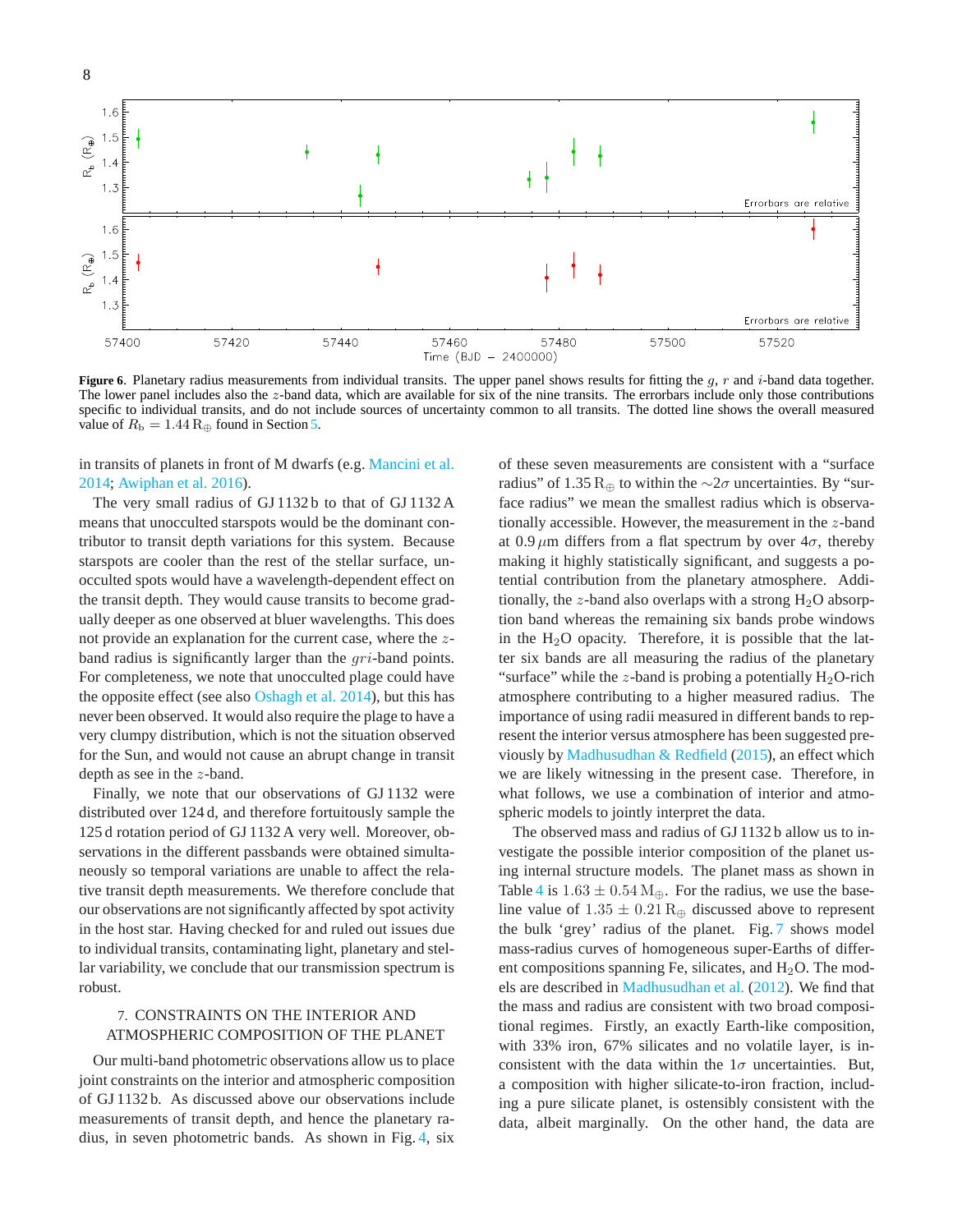

<span id="page-8-0"></span>**Figure 7**. Mass-radius plot showing the properties of GJ 1132 b as well as values for other planets taken from literature sources. The coloured curves show the mass-radius relation for planets composed of pure water (blue), enstatite (green) and iron (brown). All properties are expressed in Earth units.

also consistent with a large range of  $H_2O$  mass fractions between 0% and 100% in our models. In principle, consideration of temperature-dependent internal structure models would lead to larger model radii for the same composition [\(Thomas & Madhusudhan 2016](#page-12-60)) and therefore could lower the upper limit on the water mass fraction. Nevertheless, the mass and radius of GJ 1132 b allow for a degenerate set of solutions ranging between a purely silicate bare-rock planet and an ocean planet with a substantial  $H_2O$  envelope. The degeneracy between the two scenarios could potentially be resolved using spectroscopic observations of the planetary atmosphere, as discussed below.

Considering the transmission spectrum of the planet, we report a tentative inference of  $H_2O$  in the planetary atmosphere which provides initial signs of a water-rich world. Fig [8](#page-9-0) shows the data and model transmission spectra of GJ 1132 b with different  $H_2O$  mixing ratios in a  $H_2$ -rich atmosphere; other compositions are explored in the following section. The data are inconsistent with a flat spectrum by

over  $4\sigma$ . As discussed above, the key constraint on the atmospheric composition of the planet is governed by the zband measurement which shows a substantially higher transit depth relative to the baseline. We model the atmospheric transmission spectrum of the planet using the exoplanetary atmospheric modeling method of [Madhusudhan & Seager](#page-12-61) [\(2009\)](#page-12-61) and [Madhusudhan](#page-12-62) [\(2012\)](#page-12-62). Given the limited number of data points we did not embark on a full retrieval exercise, but instead systematically investigated a grid of model compositions. In this section, we consider models comprising of only gaseous  $H_2$  and  $H_2O$  at different mixing ratios to explore the potential contribution of  $H_2O$  to the *z*-band measurement. We nominally fixed the temperature structure to be isothermal at 600 K, representative of the equilibrium temperature of the planet; nominal variations in the temperature don't change our conclusions significantly. We find that the best model fits to the data, particularly the z-band point, are obtained for  $H_2O$  volume mixing ratios of 1–10%, as shown in Fig. [8.](#page-9-0) On the other hand, the remaining data which are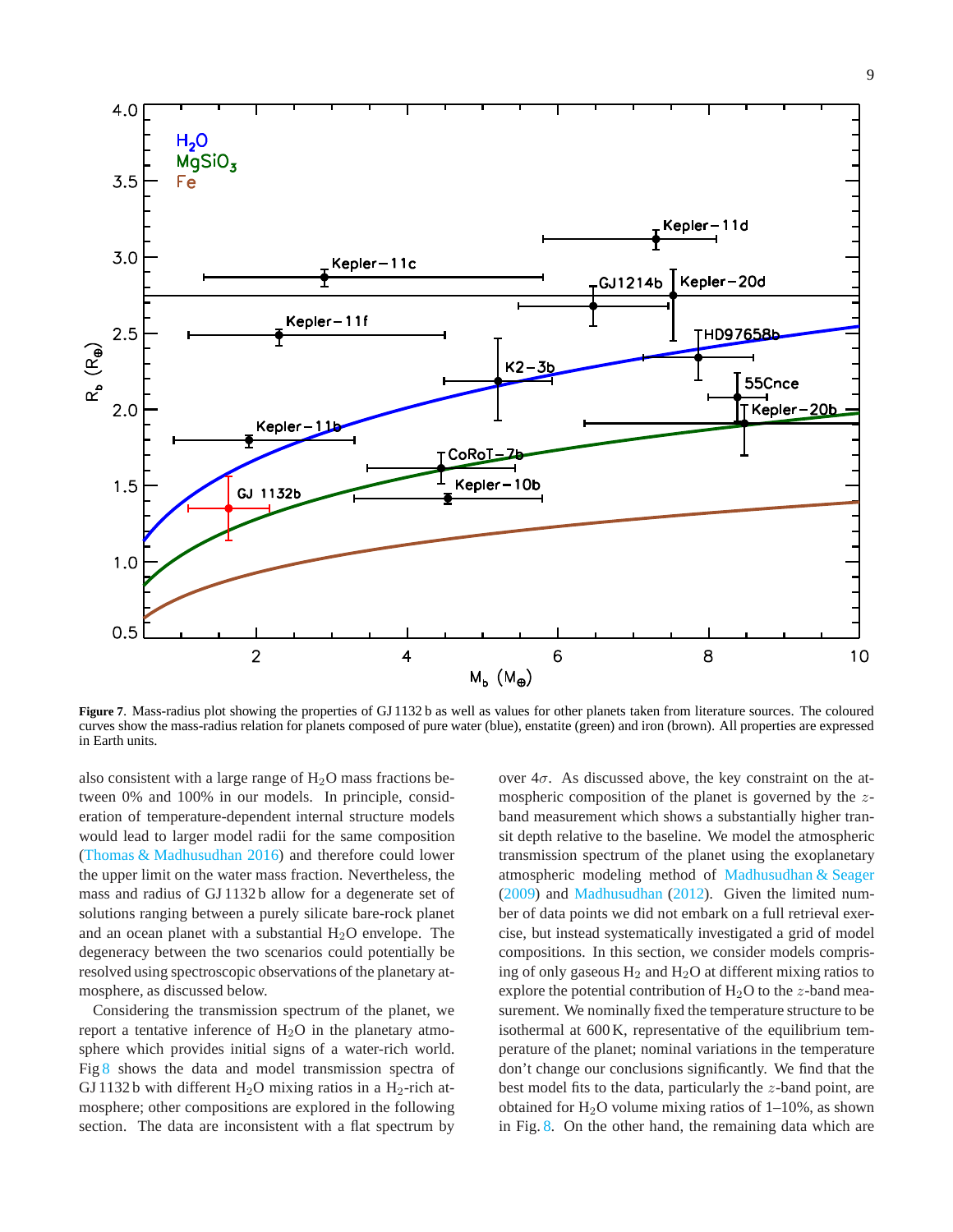

<span id="page-9-0"></span>Figure 8. Comparison between the observed transmission spectrum of GJ 1132 b and theoretical spectra for a range of H<sub>2</sub>O volume mixing ratios (coloured lines) in a H<sub>2</sub>-dominated atmosphere. The red points show results from our GROND observations, the grey points show those from the PISCO data, and the coloured circles indicate the band-integrated values of the theoretical spectra. The grey line shows the baseline radius of the planet.

consistent with a flat spectrum are fit relatively easily for a wide range of models, as the corresponding photometric bands largely probe windows in opacity.

The combined interior and atmosphere models fitting the data are consistent with a water-rich envelope in GJ 1132 b. And, given that the data are inconsistent with a flat spectrum the atmosphere is unlikely to be of very high mean molecular weight, e.g.  $100\%$  H<sub>2</sub>O or CO<sub>2</sub>, or one with thick high altitude clouds. However, since the inference is based primarily on one photometric datapoint (albeit obtained from light curves of six transits), future observations are critical to validate our current finding. We predict that a transmission spectrum of GJ 1132 b observed with HST/WFC3 in the  $1.1-1.8 \mu m$  spectral range should be able to detect the water absorption in its atmosphere. On the contrary, if such a HST spectrum does not detect an  $H_2O$  feature then it might suggest the presence of another molecule in the atmosphere which we have not accounted for in our present models, or the possibility of time-variable events in the planetary atmosphere. It is also necessary that additional observations of the planetary transit in the z-band be conducted to bolster the current finding.

# 7.1. *Transmission spectra calculations using* petitCODE

Using the newest version of the *petitCODE* (Mollière et al. [2015,](#page-12-63) [2016](#page-12-64)), we performed a second, independent, exploration of the atmospheric properties of the planet. *petitCODE* self-consistently calculates the radiative-convective equilibrium structures of irradiated or self-luminous exoplanet atmospheres. Molecular and atomic line opacities, cloud opacities, and  $H_2-H_2$  and  $H_2-He$  collision induced absorption (CIA) are taken into account. The code also includes molecular Rayleigh and cloud particle scattering.

For these calculations we used the planetary parameters as defined in Table [4.](#page-5-0) We assumed a stellar effective temperature of 3270 K from BT15. We calculated our standard suite of models as defined in Mollière et al.  $(2016)$  for this planet, consisting of one fiducial model without clouds, two models at half and twice the solar C/O ratio, respectively, and nine different cloud model approaches as defined in ta-ble 2 of Mollière et al. [\(2016\)](#page-12-64). For all models (three clear and nine cloudy) we calculated atmospheric structures and spectra at four different scaled-solar chemical compositions, corresponding to atmospheric metallicities of  $\left[\frac{\text{Fe}}{\text{H}}\right] = 0, 1, 2$ and 3.

We considered Na<sub>2</sub>S and KCl clouds only, because highertemperature cloud species can most likely not be mixed up to the higher layers of the atmosphere [\(Charnay et al.](#page-12-65) [2015;](#page-12-65) [Parmentier et al. 2016](#page-12-66)). Cloud models 1 to 4 represent models of varying cloud thickness using the model by [Ackerman & Marley](#page-11-1) [\(2001\)](#page-11-1) and adopting  $f_{\text{sed}}$  values of 0.01 to 3, where  $f_{\text{sed}}$  is the ratio of the particle-mass-averaged settling speed and the atmospheric mixing velocity. Cloud models 5 to 9 represent extended clouds with mono-dispersed size distributions. The particle size is fixed at  $0.08 \mu m$ , which leads to Rayleigh scattering of the clouds in the optical. The cloud mass fraction is equal to the mass fraction derived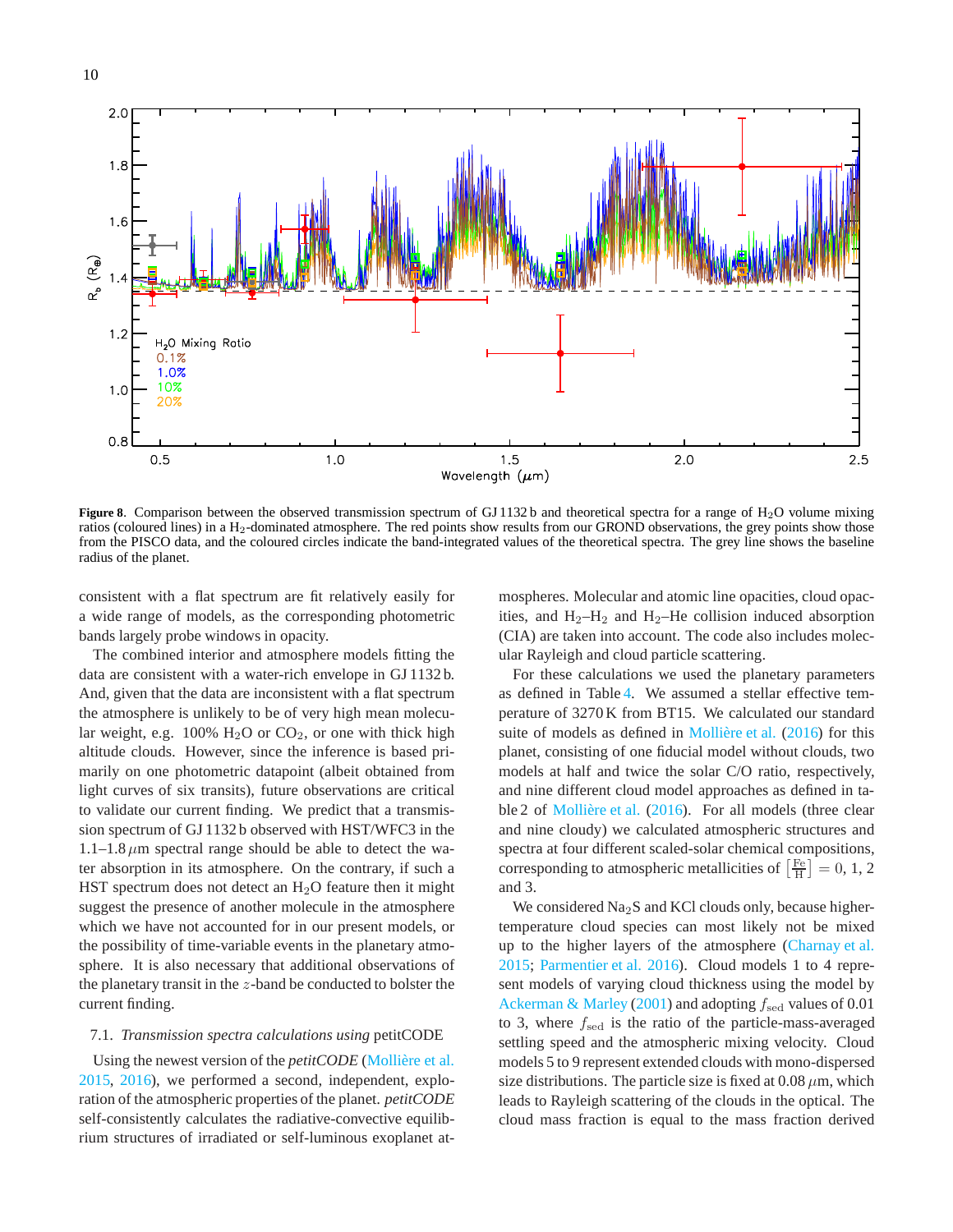

<span id="page-10-0"></span>**Figure 9**. Comparison between the transmission spectrum of GJ 1132 b observed using GROND, and theoretical spectra from *petitCODE* for the four investigated values of  $\left[\frac{Fe}{H}\right]$ . Black points show the measured values and coloured points the band-integrated theoretical values of the planetary radius.

from equilibrium chemistry, but not larger than a maximum value  $X_{\text{max}}$ , which decreases from model 5 to 7.  $X_{\text{max}}$  can thus be thought of as a simple parametrisation of the settling strength. Cloud models 8 and 9 adopt the same parameter choice as cloud model 6, but additionally include iron clouds (model 8) or a spherical, homogeneous cloud particle shape (model 9). The cloud models therefore cover the parameter space of larger-particle clouds (models 1 to 4), leading to flatter transmission spectra in the optical, to small-particle clouds (models 5 to 9) which lead to Rayleigh scattering. Model 8 will not exhibit Rayleigh scattering if iron can condense within the atmosphere, due to the strong optical absorption of iron.

Each of the model spectra was compared to the observed transmission spectrum and the level of agreement determined. This was done by identifying the lowest  $\chi^2$  value between the observed transmission spectra and passbandintegrated model values from *petitCODE*, whilst allowing for an overall shift in radius because the spectra were calculated assuming a planetary base radius of  $1.44 \,R_\oplus$  at 10 bar pressure. Faced with a multitude of choices over which data to consider, we defaulted to using the GROND griz points with one LD coefficient fitted and the GROND JHK points with fixed LD coefficients. This is because there is a disagreement between the planet radius in the GROND and PISCO g bands, and the former was obtained from nine transits versus the single transit for the latter. We prefer results obtained with fitted LD coefficients because of limitations in the theoretical understanding of the atmospheres of stars as cool as GJ 1132 A. Alternative choices of datapoints will be discussed below.

We found that the best fit to the GROND  $grizJHK$  transmission spectrum is obtained for *petitCODE* models with



<span id="page-10-1"></span>**Figure 10**. Comparison between the transmission spectrum of GJ 1132 b observed using GROND, and theoretical spectra from *petitCODE*. Each model spectrum has  $\left[\frac{Fe}{H}\right] = 2$  but differs in the choice of C/O ratio or treatment of cloud. Black points show the measured values and coloured points the band-integrated theoretical values of the planetary radius.

 $\left[\frac{Fe}{H}\right]$  = 2 ( $\chi^2$  = 23.9 for seven datapoints) although acceptable agreement also occurs for the fiducial model with  $\left[\frac{Fe}{H}\right] = 1 \left(\chi^2 = 24.9\right)$ . The model with  $\left[\frac{Fe}{H}\right] = 3$  fits less well ( $\chi^2 = 25.5$ ) because the high mean molecular weight of the atmosphere leads to a low atmospheric scale height and therefore muted spectral features (Fig. [9\)](#page-10-0). A featureless spectrum (i.e. a straight line) is clearly a worse fit with  $\chi^2 = 27.4$ . The  $\chi^2$  values are all quite large, and reflect the difficulty of finding a good agreement between the observed and theoretical spectra, particularly in the  $JHK$  bands where a large scatter is caused by the poor quality of the data.

Within the suite of models with  $\left[\frac{Fe}{H}\right] = 2$ , we find a slight preference for the twice-solar C/O ratio ( $\chi^2 = 23.5$ ) and against the half-solar C/O ratio ( $\chi^2 = 24.5$ ). This is driven primarily by an abrupt increase in opacity redward 890 nm due to both  $CH_4$  and  $H_2O$ ; a higher C/O ratio enhances the amount of  $CH_4$  and this effect outweighs the loss of  $H_2O$  and so leads to a larger radius in the  $z$  band (Fig. [10\)](#page-10-1). The best cloud model is model 1 for  $\left[\frac{\text{Fe}}{\text{H}}\right] = 2$  with  $\chi^2 = 25.0$ , but this leads to a poor fit to the z-band planet radius. We therefore conclude that our results are best explained by an atmosphere with  $\left[\frac{\text{Fe}}{\text{H}}\right] = 2$  and strong *z*-band opacity contributed by CH<sub>4</sub> or  $H_2O$ . Even these models underpredict the detected variation of planet radius with wavelength, which also means a cloudy or featureless spectrum is strongly disfavoured.

Turning now to the transmission spectrum from the GROND data with all LD coefficients fixed, we find that the best two models are  $\left[\frac{Fe}{H}\right] = 3$  with a supersolar C/O ratio and  $\left[\frac{Fe}{H}\right] = 2$  with a subsolar C/O ratio. The quality of our data and limitations in the LD treatment means that we are not capable of inferring the C/O ratio in the atmosphere of GJ 1132 b. If instead we consider the totality of our trans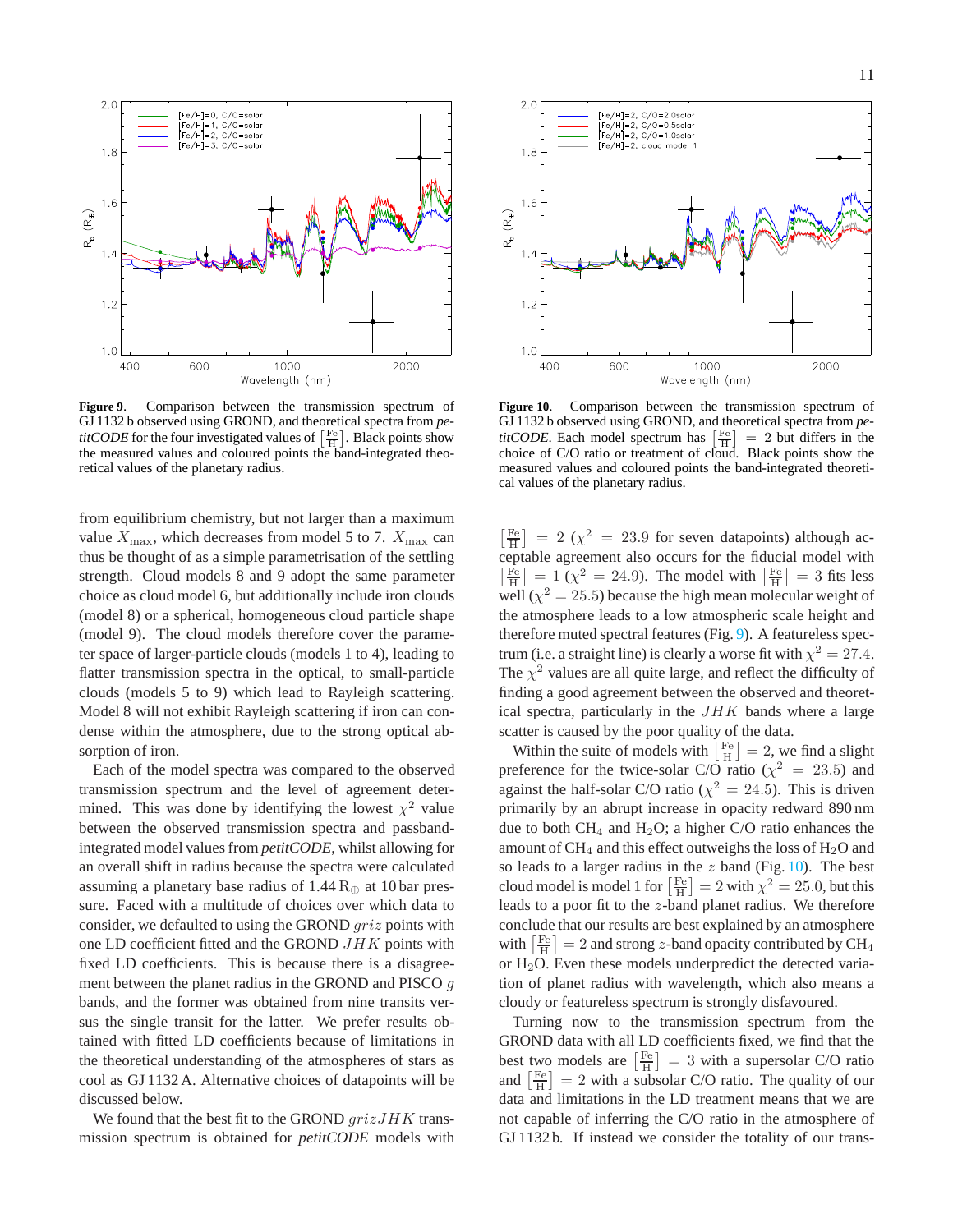mission spectral measurements (GROND and PISCO  $griz$ with fitted LD coefficients, GROND JHK with fixed LD coefficients), the fiducial model with  $\left[\frac{Fe}{H}\right] = 0$  is marginally preferred. This is primarily due to the high planet radius in the PISCO  $g$  band, and shows the limitations of the available observational material.

# 8. SUMMARY AND CONCLUSIONS

GJ 1132 is a benckmark nearby system containing a lowmass planet transiting a late-M dwarf. We have presented extensive photometry of the system comprising light curves of nine transits observed simultaneously in the griz optical and JHK near-IR passbands. We have analysed these and literature data to determine the physical properties of the system. We find that the planet is larger than previously thought,  $1.44 \pm 0.21$  R<sub>Jup</sub> versus  $1.16 \pm 0.11$  R<sub>Jup</sub>, from a methodological approach which relies more on observations of the system and less on empirical calibrations of the properties of low-mass stars. The planet's measured mass and radius are consistent within  $1\sigma$  with theoretical predictions for a planet composed of silicates or water; a 100% iron composition gives a radius too small by  $\sim$ 2 $\sigma$ .

Our repeat observations allowed us to check for variability in the measured planet radius, and two of the transits do indeed yield radii which is modestly discrepant with measurements from other transits. This could indicate excess scatter among the results, starspots on the stellar surface, unidentified systematic effects in our data, or the presence of weather in the planet atmosphere.

We have constructed an optical-infrard transmission spectrum of GJ 1132 b by modelling all light curves with a consistent geometry. We find an increased planet radius in the  $z$ band, to a significance level of  $4\sigma$ , indicative of atmospheric opacity due to water. Detailed investigation of the resulting errorbars was enabled by the observation of nine transits. We find that our results are robust against the rejection of individual transits or the inclusion of contaminating light from a nearby star. The treatment of limb darkening is more concerning, as it affects the results in the  $r$  and  $i$  bands at the level of 2.7 $\sigma$  and 3.5 $\sigma$ , respectively. We urge fellow researchers to consider this issue in similar analyses, especially for very cool stars where theoretical LD coefficients are less reliable.

The transmission spectrum was modelled using the atmo-spheric models of [Madhusudhan & Seager](#page-12-61) [\(2009\)](#page-12-61), with the finding that  $H_2O$  likely causes the enlarged z-band radius of the planet. The best fits to the observations are found for  $H_2O$ volume mixing ratios of 1–10%, implying a water-rich atmospheric composition which would cause observable spectral features in a 1.1–1.8  $\mu$ m transmission spectrum obtained using HST/WFC3. From simulations of the atmosphere of GJ 1132 b, [Schaefer et al.](#page-12-11) [\(2016\)](#page-12-11) found that the presence of  $H<sub>2</sub>O$  implied either an  $H<sub>2</sub>$  envelope or low UV flux from the host star early in the lifetime of the system, and the ongoing presence of a magma ocean on the planet's surface.

We also calculated theoretical spectra using the *petitCODE* (Mollière et al.  $2015$ ), which yield similar results except for the finding that the large  $z$ -band radius is explicable by an enhanced abundance of CH<sub>4</sub>. A high metallicity of  $\left[\frac{Fe}{H}\right] = 2$  is preferred, depending on the datapoints considered, which is in line with the mass–metallicity correlation seen for more massive planets [\(Kreidberg et al. 2014a](#page-12-67); [Mordasini et al. 2016\)](#page-12-68). A straight line is a much poorer fit to the transmission spectrum, confirming that we have detected the atmosphere of a 1.6  $M_{\oplus}$  planet.

We advocate extensive further observations to refine and extend our understanding of the GJ 1132 system. Highprecision optical light curves from large telescopes would be able to confirm or disprove the larger radius of the planet in the z-band, and shed light on the discrepancy seen in the g-band. Intermediate-band photometry at 900 nm or bluer than 500 nm would enable finer distinctions to be made between competing model spectra and a clearer understanding of the chemical composition of the planetary atmosphere. The planet's mean density measurement is also hindered by the weak detection of the velocity motion of the host star, an issue which could be ameliorated with further radial velocity measurements using large telescopes. Finally, infrared transit photometry and spectroscopy should allow the detection of a range of molecules via the absorption features they imprint on the spectrum of the planet's atmosphere as backlit by its host star.

Our results show that a 1.6  $M_{\oplus}$  planet with an equilibrium temperature of 600 K is capable of retaining an extensive atmosphere. The atmosphere contains multiple molecular species and has likely persisted for many Gyr since the formation of the system.

# ACKNOWLEDGEMENTS

JS acknowledges financial support from the Leverhulme Trust in the form of a Philip Leverhulme Prize. We thank BT15 for making their photometric data available. The following internet-based resources were used in research for this paper: the ESO Digitized Sky Survey; the NASA Astrophysics Data System; the SIMBAD database and VizieR catalogue access tool operated at CDS, Strasbourg, France; and the ar $\chi$ iv scientific paper preprint service operated by Cornell University.

# <span id="page-11-0"></span>REFERENCES

<span id="page-11-1"></span>Ackerman, A. S., Marley, M. S., 2001, ApJ, 556, 872 Alonso, R., Barbieri, M., Rabus, M., Deeg, H. J., Belmonte, J. A., Almenara, J. M., 2008, A&A, 487, L5